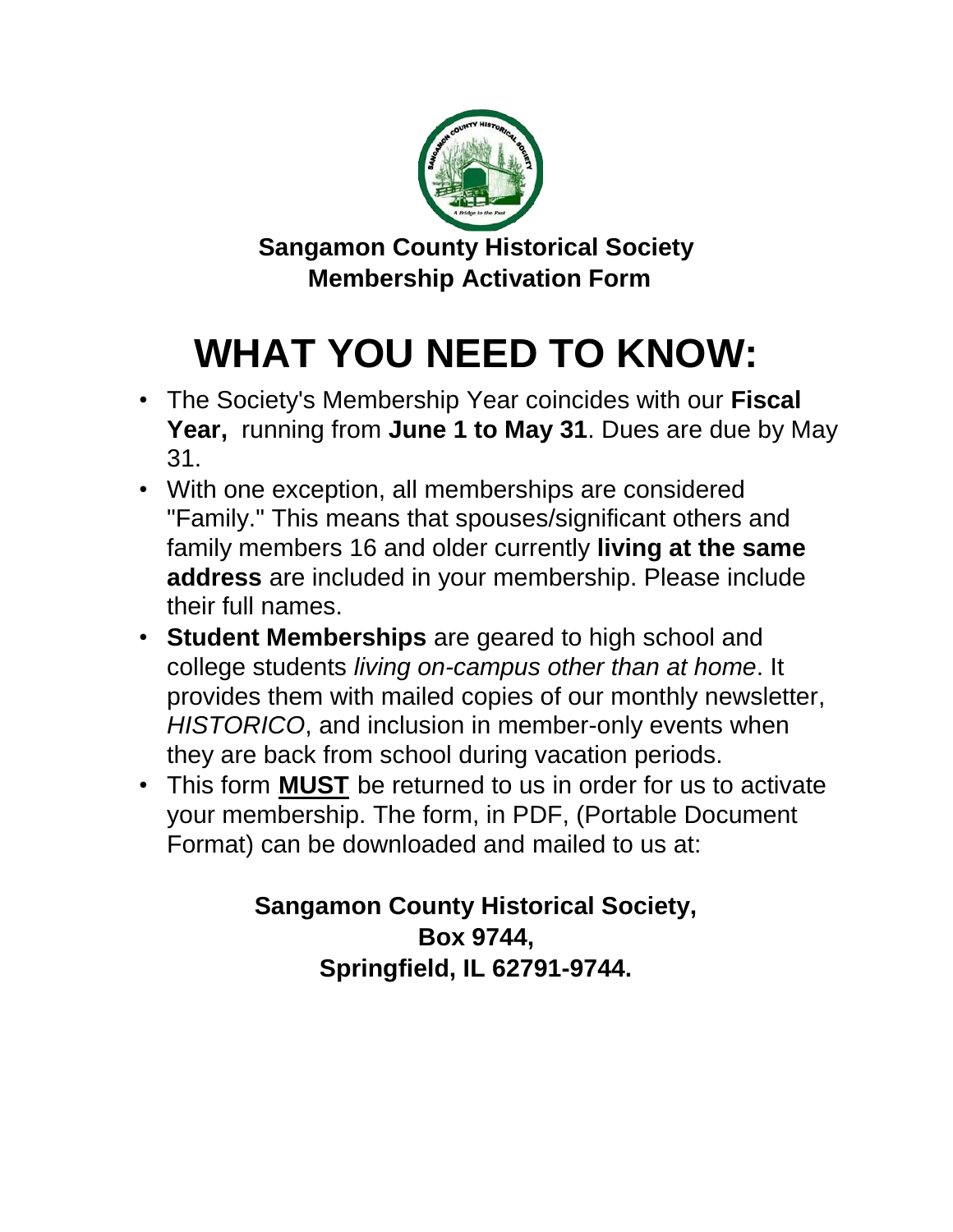## **LEVEL OF MEMBERSHIP**

**\_\_\_** *Regular* **\$30 \_\_***Pioneer* **(\$100) \_\_***Settlers* **(\$250)**

**\_\_***Trailblazer* **(\$500) \_\_** *Lifetime* **(\$700 on-time-fee)**

 **\_\_***Student* **(individual, \$20)**

**-------------------------------------------------------------------------------------**

**Your Full Name \_\_\_\_\_\_\_\_\_\_\_\_\_\_\_\_\_\_\_\_\_\_\_\_\_\_\_\_\_\_\_\_\_\_\_\_** 

#### **Spouse/Significant Other \_\_\_\_\_\_\_\_\_\_\_\_\_\_\_\_\_\_\_\_\_\_\_\_\_\_\_\_**

#### **Maiden Name of Spouse/Significant Other where applicable:**

*\* This is optional, added at the suggestion of genealogists who point out that in doing historical research, the maiden names of women are often lost to history. This is an effort to change that for future generations of professional genealogists and those searching for family ties.* 

**Other family members** *living with you* **16 and older that you wish to include in your membership:** 

**\_\_\_\_\_\_\_\_\_\_\_\_\_\_\_\_\_\_\_\_\_\_\_\_\_\_\_\_\_\_\_\_\_\_\_\_\_\_\_\_\_\_\_\_\_\_\_\_\_\_\_\_** 

**\_\_\_\_\_\_\_\_\_\_\_\_\_\_\_\_\_\_\_\_\_\_\_\_\_\_\_\_\_\_\_\_\_\_\_\_\_\_\_\_\_\_\_\_\_\_\_\_\_\_\_\_\_\_\_\_\_\_\_\_\_\_\_\_\_\_\_\_\_\_** 

| Cell Phone: ________________________________ |  |  |
|----------------------------------------------|--|--|